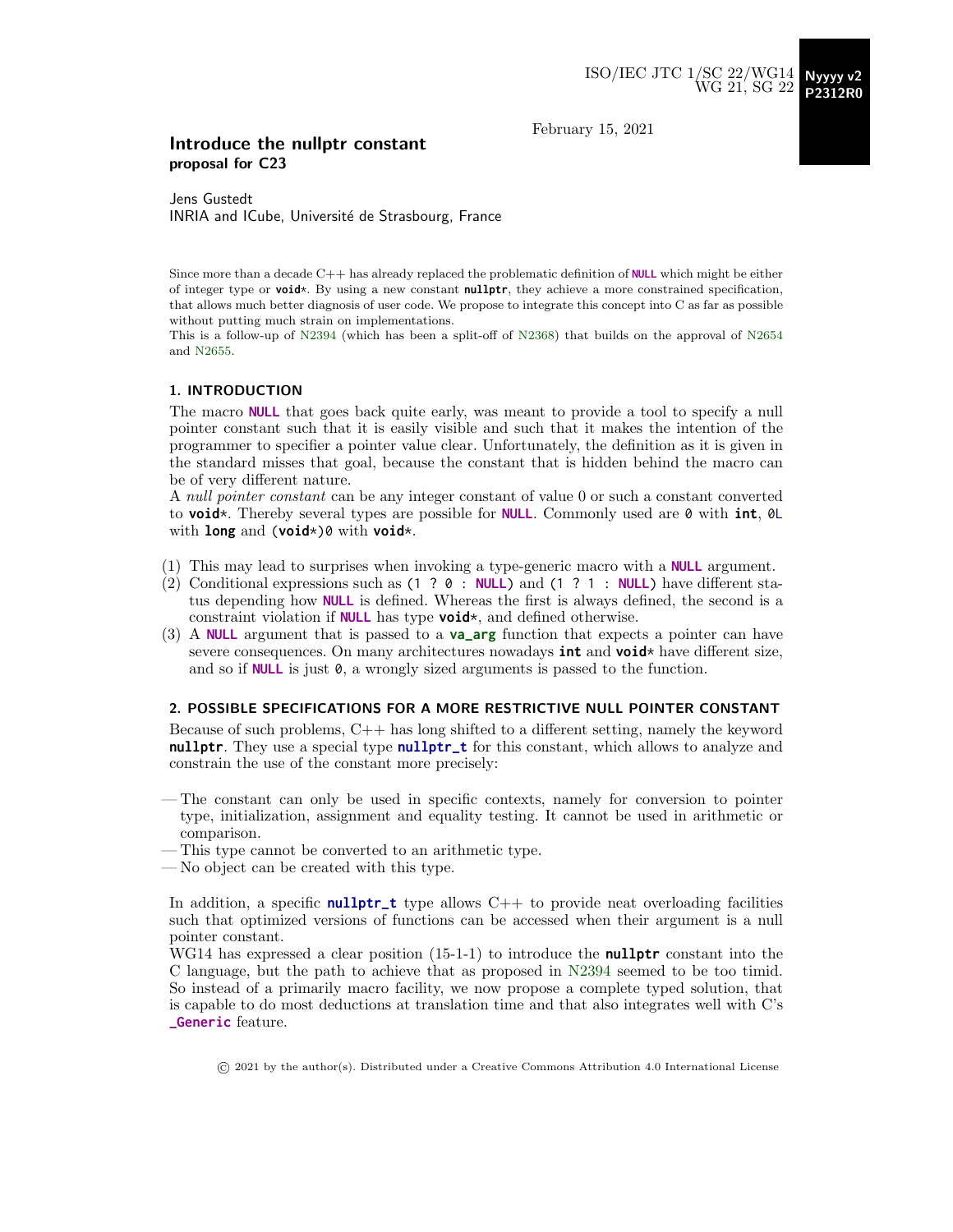#### 3. DESIGN CHOICES

The most important choice in the design of the new feature is to draw the line between properties of the **nullptr** constant and its type, **nullptr\_t**. It seemed to us that the most important feature here is the **nullptr** constant itself, and that the type is of much less importance. Therefore we opted to attach most properties to the constant; otherwise all places in the standard that make sophisticated choices according to a null pointer constant and/or about a type **void**\* would have to be amended.

To avoid having to talk about the **nullptr\_t** type and expressions with that type we chose to adjust expressions that contain **nullptr** as much as possible, see Table [I.](#page-1-0)

<span id="page-1-0"></span>Table I. Proposed adjustment rules for **nullptr** expressions

| expression                           | adjustment | context                               |
|--------------------------------------|------------|---------------------------------------|
| $\text{(nullptr)}$                   | nullptr    |                                       |
| ${\sf \_}Generator(X, T: nullptr, )$ | nullptr    | if $X$ has type $T$                   |
| $x$ ? nullptr : nullptr              | nullptr    | ${\mathsf x}$ may be evaluated or not |
| nullptr                              | false      | controlling expression                |
| !nullptr                             | true       |                                       |
| $nullptr == nullptr$                 | true       |                                       |
| $nullptr$ != $nullptr$               | false      |                                       |

Otherwise, **nullptr** is only allowed where a null pointer constant is converted to a pointer type, namely, pointer equality, pointer initialization and pointer assignment, including function arguments for functions with a pointer parameter in their prototype. Forbidden are the following uses.

- operand of an arithmetic operator,
- operand of relational comparison,
- as second or third operand in a ?: choice, unless the other expression has pointer type,
- any conversion to a type other than a pointer type or **bool**,
- initialization or assignment other than for a pointer type, not even to objects of **nullptr\_t**,
- argument to a function parameter without prototype.

Only once these choices have been made, we have to minimally design the **nullptr\_t** such that it is usable in generic selection and function declaration. Thereby it can be used to improve the possibility of translation time choices through existing C features for typegeneric programming.

As a consequence:

- Declarations of objects of type **nullptr\_t** are only allowed for function parameters.
- Even if defined as a function parameter such an object cannot be evaluated. Such an evaluation is unnecessary since the type has exactly one possible value, namely **nullptr**.

By this tricks we avoid any difficulties that could arise if the representation of such an object would be manipulated. There is no need for a specification of trap representations for the type, for example. Also, necessary ABI additions are minimized. The only specification that implementations have to agree upon is if a parameter of such a type is even passed along, and, if it even is, the size or hardware register for such a parameter.

#### 4. PROPOSED CHANGES

#### 4.1. **nullptr**

First, we have to anchor **nullptr** in the syntax. This is not very difficult and requires additions of **nullptr** to 6.4.1 p1 and p2, 6.4.4.5 p1, 6.10.8.1 and Annex A.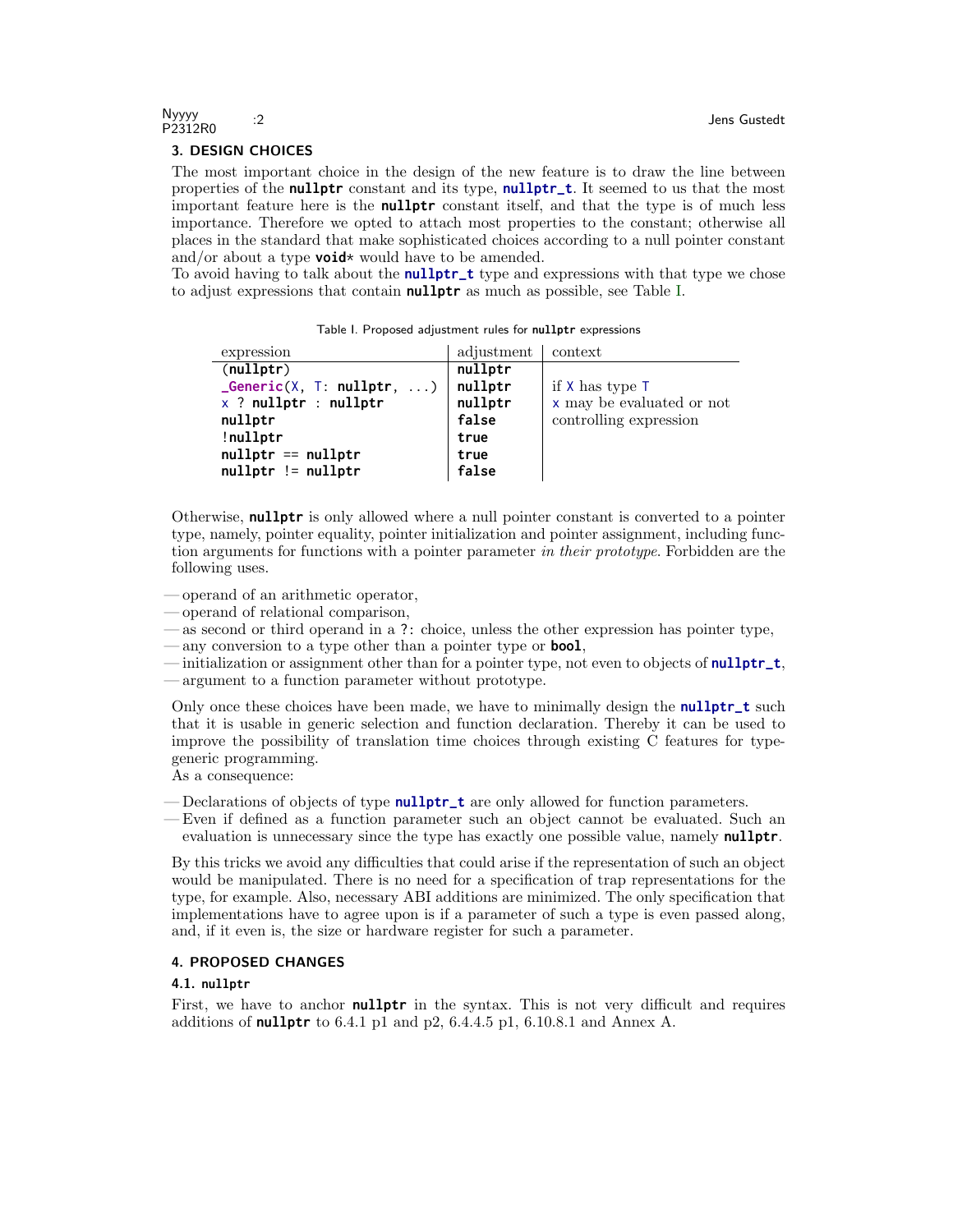| Introduce the nullptr constant | <b>Nyyyy</b><br>P2312R0 |  |
|--------------------------------|-------------------------|--|
|                                |                         |  |

The most important change is a new clause (6.5.4.4.2) that describes the main properties of the new constant. In particular it describes the main mechanism according to which it is used:

p1 is a list of contexts where expressions with **nullptr** are adjusted to simplify them at translation time

p2 is a list of contexts in which **nullptr** is allowed.

Then, some special arrangments are necessary:

- (1) For pointer conversion (6.3.2.3) we add it to the list of null pointer constants.
- (2) A note (6.4.4.5.2 p5) explains the contexts in which **nullptr** is not allowed by the constraints. In particular, for default function argument promotions we stipulate that **nullptr** is not a valid argument.
- (3) We make the special provisions for **nullptr** constants that are used in equality testing  $(6.5.9 \text{ p2}$  and new p5) and the conditional operator  $(6.5.15 \text{ p3}$  and new p6).

As an optional change we add a new clause (6.11.3) to mark other constructs for null pointer constants obsolescent.

#### 4.2. **NULL**

A second set of changes concern **NULL**. The new constant **nullptr** is introduced to phase this one out, so **NULL** should be deprecated and replaced (7.19 p3 and new p5, 7.31.12). In the future even existing usage of **NULL** should provide all the possible diagnostics, so its expansion should preferably be set to **nullptr** (7.19 p5).

In addition, all uses of **NULL** should be replaced by **nullptr**. These changes are mainly text replacement, so we don't list them in the diffmarks, below.

#### 4.3. **nullptr\_t**

In this proposal the type **nullptr\_t** only plays a minor role and is only needed for user code that explicitly requests it. Therefore we propose to add it as semantic type to  $\lt$  stddef.h> much as **size\_t** or **ptrdiff\_t** (7.19 p2). The few details of this type then are added in a new subclause (7.19.1). It constrains the use of the type to function parameters and inhibits any evaluation of such a parameter. The presentation of the new type is then accomplished by a sequence of three examples that illustrate the connection of **nullptr\_t** and **\_Generic**.

#### 5. QUESTIONS FOR WG14

As WG14 has already clearly expressed the wish to add **nullptr** to the C standard, we don't repeat that question here.

Question 1. Does WG14 want to integrate **nullptr** as proposed in [Nyyyy](http://www.open-std.org/jtc1/sc22/wg14/www/docs/nyyyy.pdf) into C23?

QUESTION 2. Does  $WGI4$  want to mark the constructs for other null pointer constants as obsolescent as proposed in [Nyyyy](http://www.open-std.org/jtc1/sc22/wg14/www/docs/nyyyy.pdf) for C23?

Question 3. Does WG14 want to mark the **NULL** macro as obsolescent as proposed in [Nyyyy](http://www.open-std.org/jtc1/sc22/wg14/www/docs/nyyyy.pdf) for C23?

Question 4. Does WG14 want to have a **nullptr\_t** type along the lines of [Nyyyy](http://www.open-std.org/jtc1/sc22/wg14/www/docs/nyyyy.pdf) in C23?

Question 5. Does WG14 want to integrate **nullptr\_t** as proposed in [Nyyyy](http://www.open-std.org/jtc1/sc22/wg14/www/docs/nyyyy.pdf) into C23?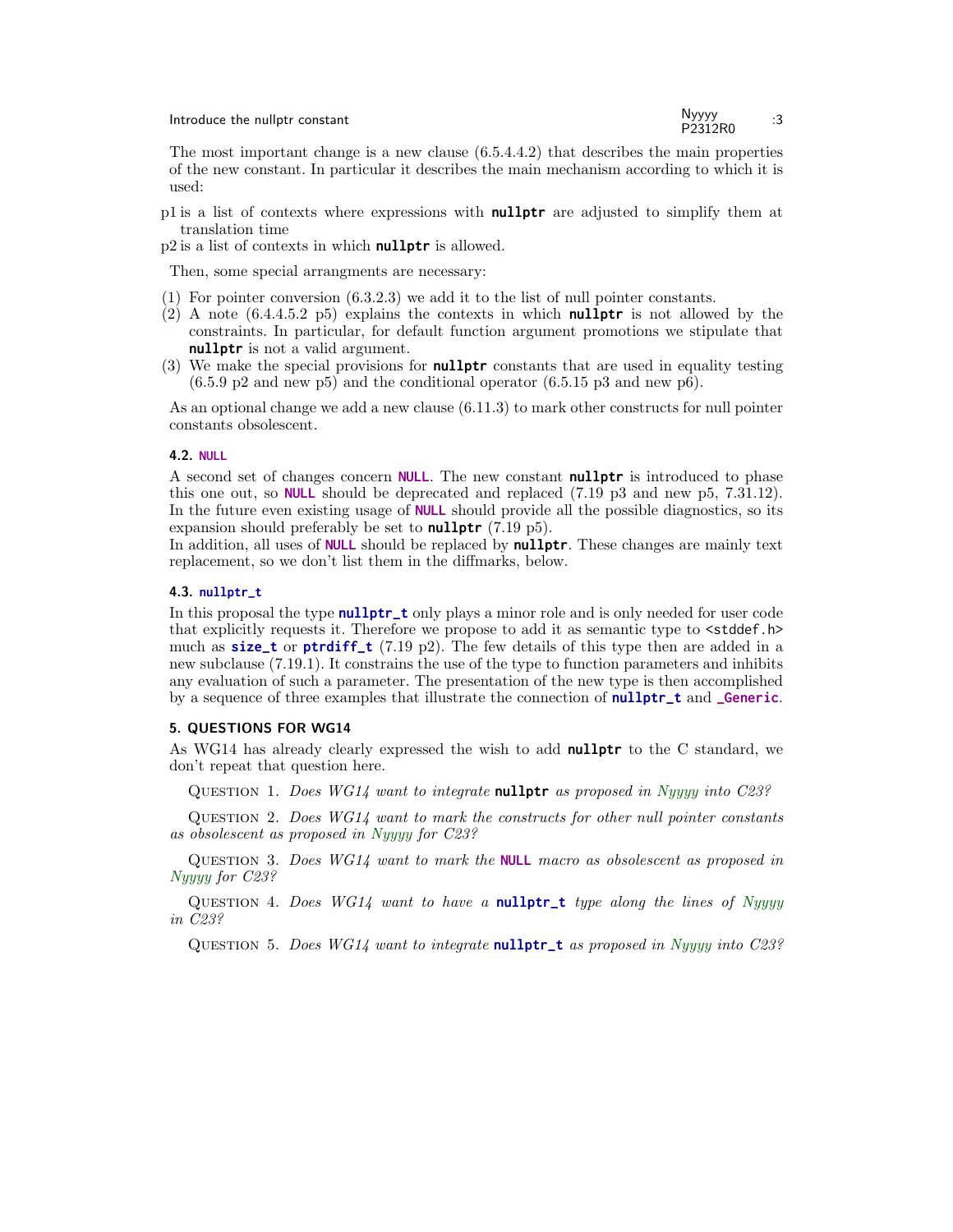# Appendix: pages with diffmarks of the proposed changes against proposals [N2654](http://www.open-std.org/jtc1/sc22/wg14/www/docs/n2654.pdf) and [N2655.](http://www.open-std.org/jtc1/sc22/wg14/www/docs/n2655.pdf)

The following page numbers are from the particular snapshot and may vary once the changes are integrated.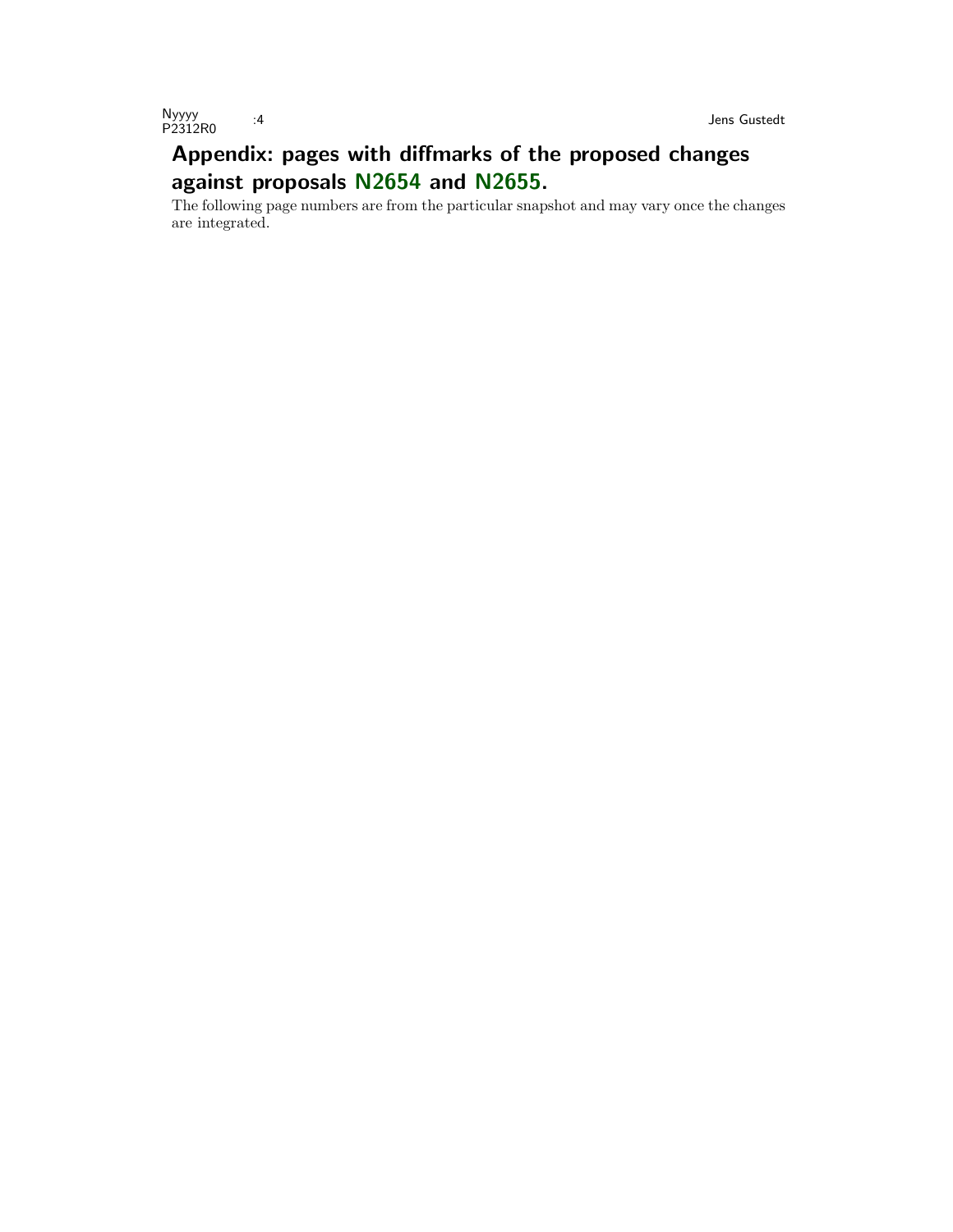## **6.3.2.3 Pointers**

- 1 A pointer to **void** may be converted to or from a pointer to any object type. A pointer to any object type may be converted to a pointer to **void** and back again; the result shall compare equal to the original pointer.
- 2 For any qualifier *q*, a pointer to a non-*q*-qualified type may be converted to a pointer to the *q*-qualified version of the type; the values stored in the original and converted pointers shall compare equal.
- 3 An integer constant expression with the value 0, <del>or</del> such an expression cast to type **void** \*, <u>or the</u> constant **nullptr**, is called a *null pointer constant*.<sup>68)</sup> If a null pointer constant is converted to a pointer type, the resulting pointer, called a *null pointer*, is guaranteed to compare unequal to a pointer to any object or function.
- 4 Conversion of a null pointer to another pointer type yields a null pointer of that type. Any two null pointers shall compare equal.
- 5 An integer may be converted to any pointer type. Except as previously specified, the result is implementation-defined, might not be correctly aligned, might not point to an entity of the referenced type, and might be a trap representation. $69$
- 6 Any pointer type may be converted to an integer type. Except as previously specified, the result is implementation-defined. If the result cannot be represented in the integer type, the behavior is undefined. The result need not be in the range of values of any integer type.
- 7 A pointer to an object type may be converted to a pointer to a different object type. If the resulting pointer is not correctly aligned<sup>70)</sup> for the referenced type, the behavior is undefined. Otherwise, when converted back again, the result shall compare equal to the original pointer. When a pointer to an object is converted to a pointer to a character type, the result points to the lowest addressed byte of the object. Successive increments of the result, up to the size of the object, yield pointers to the remaining bytes of the object.
- 8 A pointer to a function of one type may be converted to a pointer to a function of another type and back again; the result shall compare equal to the original pointer. If a converted pointer is used to call a function whose type is not compatible with the referenced type, the behavior is undefined.

**Forward references:** the **nullptr** constant  $(6.4.4.5.2)$ , cast operators (6.5.4), equality operators (6.5.9), integer types capable of holding object pointers (7.20.1.4), simple assignment (6.5.16.1).

## **6.4 Lexical elements**

## **Syntax**

1 *token:*

*keyword identifier constant string-literal punctuator*

*preprocessing-token:*

*header-name identifier pp-number character-constant string-literal punctuator* each non-white-space character that cannot be one of the above

<sup>&</sup>lt;sup>68)</sup>The <u>obsolescent</u> macro **NULL** is defined in <stddef.h> (and other headers) as a null pointer constant; see 7.19, but new code should prefer the keyword nullptr wherever a null pointer constant is specified.

 $^{69}$ )The mapping functions for converting a pointer to an integer or an integer to a pointer are intended to be consistent with the addressing structure of the execution environment.

 $^{70}$ In general, the concept "correctly aligned" is transitive: if a pointer to type A is correctly aligned for a pointer to type B, which in turn is correctly aligned for a pointer to type C, then a pointer to type A is correctly aligned for a pointer to type C.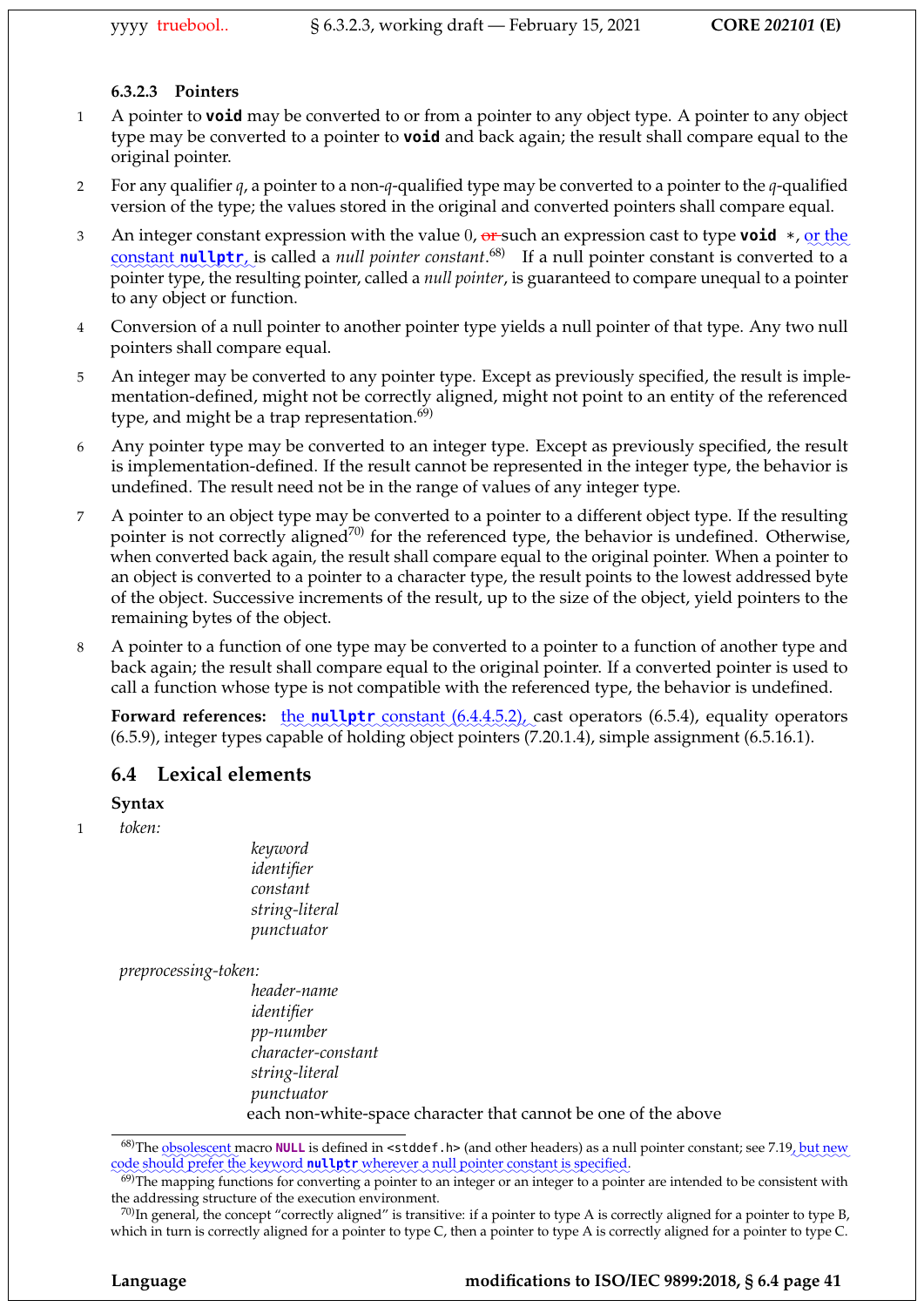#### **Constraints**

2 Each preprocessing token that is converted to a token shall have the lexical form of a keyword, an identifier, a constant, a string literal, or a punctuator.

## **Semantics**

- 3 A *token* is the minimal lexical element of the language in translation phases 7 and 8. The categories of tokens are: keywords, identifiers, constants, string literals, and punctuators. A preprocessing token is the minimal lexical element of the language in translation phases 3 through 6. The categories of preprocessing tokens are: header names, identifiers, preprocessing numbers, character constants, string literals, punctuators, and single non-white-space characters that do not lexically match the other preprocessing token categories.71) If a' or a " character matches the last category, the behavior is undefined. Preprocessing tokens can be separated by *white space*; this consists of comments (described later), or *white-space characters* (space, horizontal tab, new-line, vertical tab, and formfeed), or both. As described in 6.10, in certain circumstances during translation phase 4, white space (or the absence thereof) serves as more than preprocessing token separation. White space may appear within a preprocessing token only as part of a header name or between the quotation characters in a character constant or string literal.
- 4 If the input stream has been parsed into preprocessing tokens up to a given character, the next preprocessing token is the longest sequence of characters that could constitute a preprocessing token. There is one exception to this rule: header name preprocessing tokens are recognized only within **#include** preprocessing directives and in implementation-defined locations within **#pragma** directives. In such contexts, a sequence of characters that could be either a header name or a string literal is recognized as the former.
- 5 **EXAMPLE 1** The program fragment 1Ex is parsed as a preprocessing number token (one that is not a valid floating or integer constant token), even though a parse as the pair of preprocessing tokens 1 and Ex might produce a valid expression (for example, if Ex were a macro defined as+1). Similarly, the program fragment 1E1 is parsed as a preprocessing number (one that is a valid floating constant token), whether or not E is a macro name.
- 6 **EXAMPLE 2** The program fragment x+++++y is parsed as x ++ ++ + y, which violates a constraint on increment operators, even though the parse  $x$  ++ + ++ y might yield a correct expression.

**Forward references:** character constants (6.4.4.4), comments (6.4.9), expressions (6.5), floating constants (6.4.4.2), header names (6.4.7), macro replacement (6.10.3), postfix increment and decrement operators (6.5.2.4), prefix increment and decrement operators (6.5.3.1), preprocessing directives (6.10), preprocessing numbers (6.4.8), string literals (6.4.5).

## **6.4.1 Keywords**

## **Syntax**

1 *keyword:* one of

| alignas  | else    | register      | typedef             |
|----------|---------|---------------|---------------------|
| alignof  | enum    | restrict      | union               |
| auto     | extern  | return        | unsigned            |
| bool     | false   | short         | void                |
| break    | float   | signed        | volatile            |
| case     | for     | sizeof        | while               |
| char     | goto    | static        | $\_Atomic$          |
| const    | if      | static_assert | $_{_{_{}}}$ Complex |
| continue | inline  | struct        | <b>_Generic</b>     |
| default  | int     | switch        | <b>_Imaginary</b>   |
| do       | long    | thread_local  | _Noreturn           |
| double   | nullptr | true          |                     |

 $^{71}$ An additional category, placemarkers, is used internally in translation phase 4 (see 6.10.3.3); it cannot occur in source files.

**modifications to ISO/IEC 9899:2018, § 6.4.1 page 42 Language**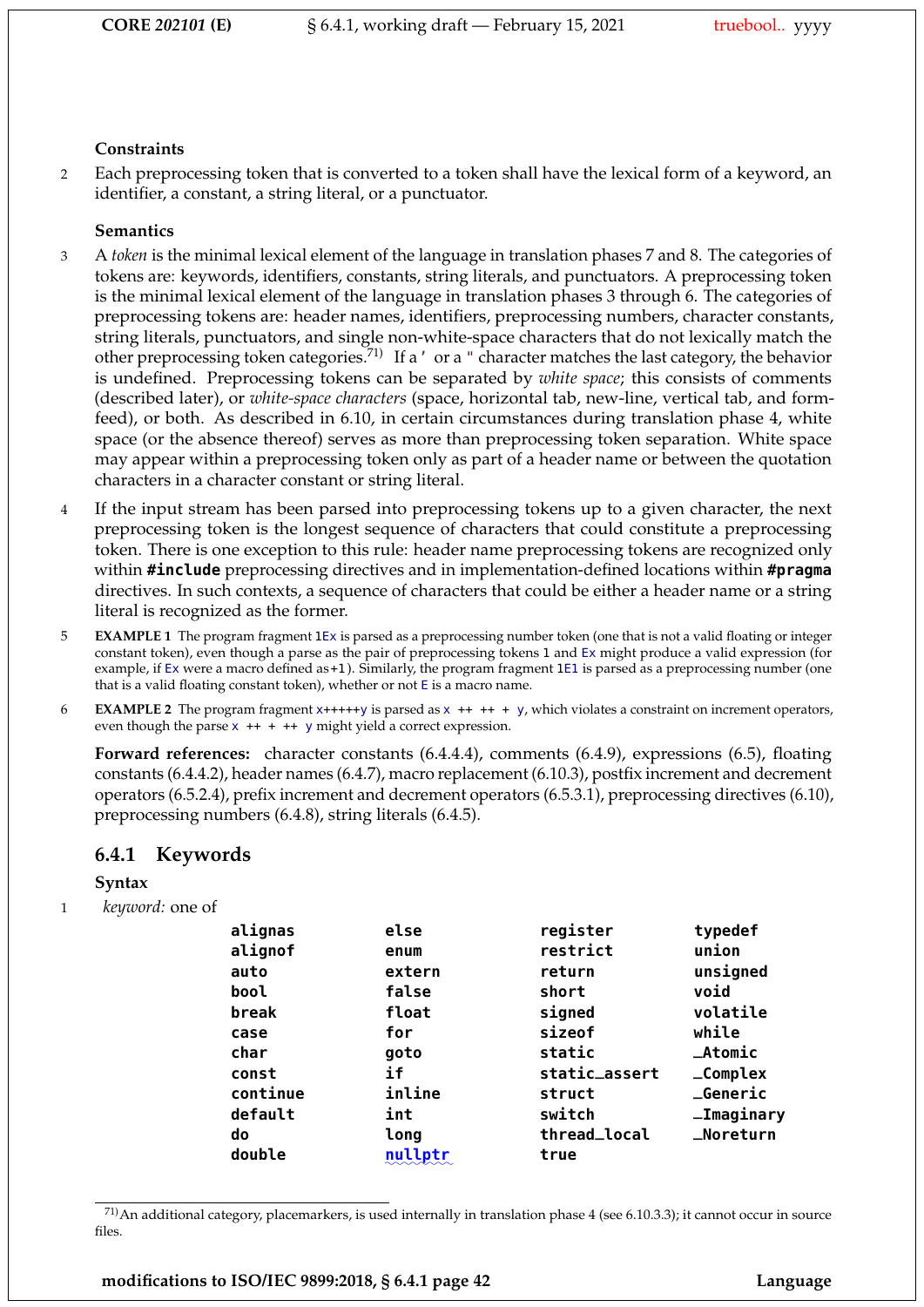#### **Constraints**

2 The keywords

| alignas | bool  | mullptr       | thread_local |
|---------|-------|---------------|--------------|
| alignof | false | static_assert | true         |

may optionally be predefined macro names (6.10.8.4). None of these shall be the subject of a **#define** or a **#undef** preprocessing directive.

#### **Semantics**

- 3 The above tokens (case sensitive) are reserved (in translation phases 7 and 8) for use as keywords, and shall not be used otherwise. The keyword **\_Imaginary** is reserved for specifying imaginary types.72)
- 4 The following table provides alternate spellings for certain keywords. These can be used wherever the keyword can.73)

| keyword       | alternative spelling |
|---------------|----------------------|
| alignas       | <b>_Alignas</b>      |
| alignof       | _Alignof             |
| bool          | <b>Bool</b>          |
| static_assert | _Static_assert       |
| thread_local  | _Thread_local        |

5 The spelling of keywords that are also predefined macros and that are subject to the **#** and **##** preprocessing operators is unspecified.74)

## **6.4.2 Identifiers**

## **6.4.2.1 General**

#### **Syntax**

1 *identifier:*

*identifier-nondigit identifier identifier-nondigit identifier digit*

#### *identifier-nondigit:*

*nondigit universal-character-name* other implementation-defined characters

*nondigit:* one of

|  |  | _abcdefghijklm            |  |  |  |  |
|--|--|---------------------------|--|--|--|--|
|  |  | nopqrstuvwxyz             |  |  |  |  |
|  |  | A B C D E F G H I J K L M |  |  |  |  |
|  |  | N O P Q R S T U V W X Y Z |  |  |  |  |

*digit:* one of

**0 1 2 3 4 5 6 7 8 9**

#### **Semantics**

<sup>2</sup> An identifier is a sequence of nondigit characters (including the underscore \_, the lowercase and uppercase Latin letters, and other characters) and digits, which designates one or more entities as

<sup>72)</sup>One possible specification for imaginary types appears in Annex G.

<sup>73)</sup>These alternative keywords are obsolescent features and should not be used for new code.

 $74$ )The intent of these specifications is to allow but not to force the implementation of the correspondig feature by means of a predefined macro.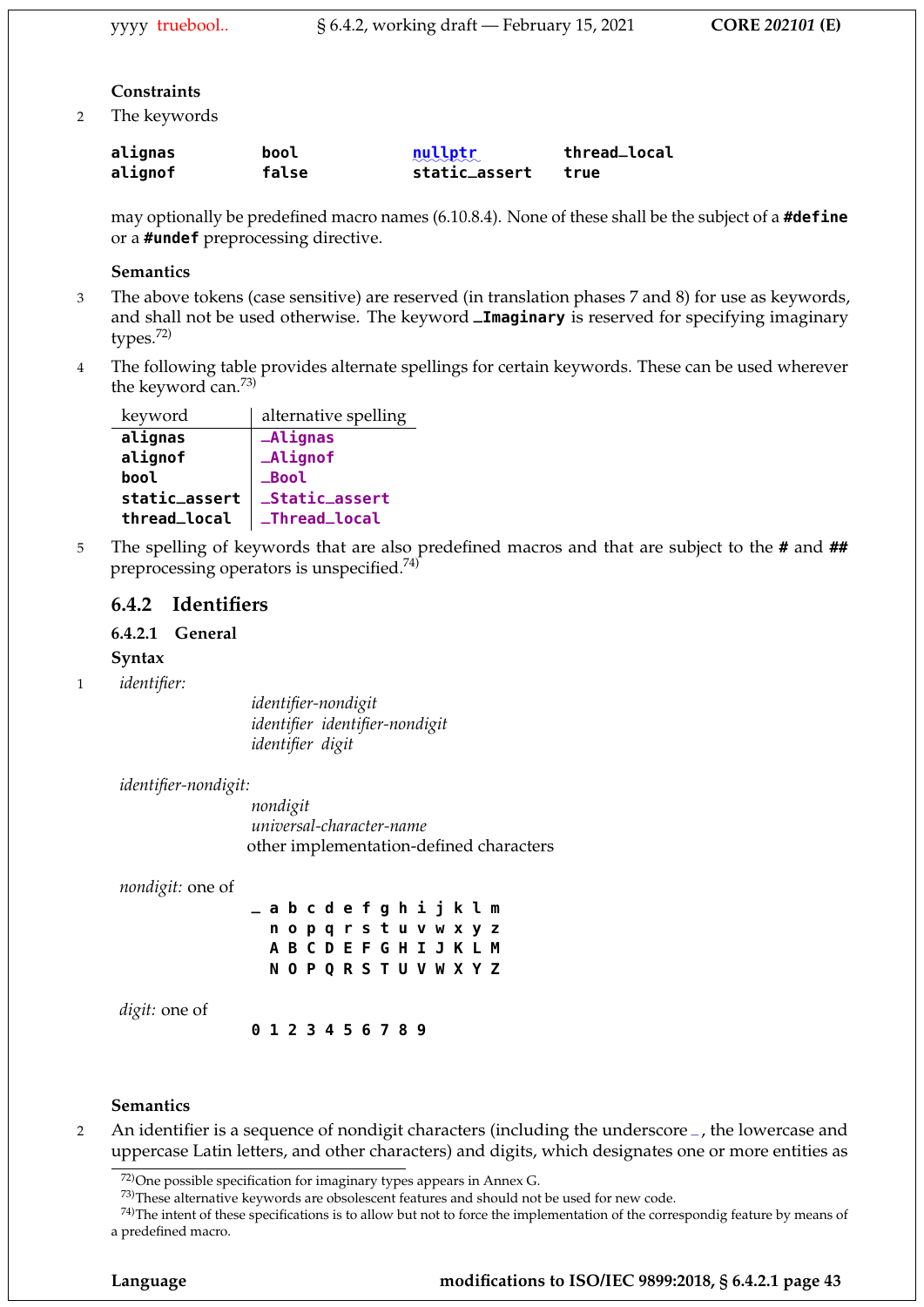## **Constraints**

9 The value of an octal or hexadecimal escape sequence shall be in the range of representable values for the corresponding type:

|      | Prefix   Corresponding Type                |
|------|--------------------------------------------|
| none | unsigned char                              |
|      | the unsigned type corresponding to wchar_t |
| u    | char16_t                                   |
| U    | char32_t                                   |

#### **Semantics**

- 10 An integer character constant has type **int**. The value of an integer character constant containing a single character that maps to a single-byte execution character is the numerical value of the representation of the mapped character interpreted as an integer. The value of an integer character constant containing more than one character (e.g., 'ab'), or containing a character or escape sequence that does not map to a single-byte execution character, is implementation-defined. If an integer character constant contains a single character or escape sequence, its value is the one that results when an object with type **char** whose value is that of the single character or escape sequence is converted to type **int**.
- <sup>11</sup> A wide character constant prefixed by the letter **L** has type **wchar\_t**, an integer type defined in the <stddef.h> header; a wide character constant prefixed by the letter **u** or **U** has type **char16\_t** or **char32\_t**, respectively, unsigned integer types defined in the <uchar.h> header. The value of a wide character constant containing a single multibyte character that maps to a single member of the extended execution character set is the wide character corresponding to that multibyte character, as defined by the **mbtowc**, **mbrtoc16**, or **mbrtoc32** function as appropriate for its type, with an implementation-defined current locale. The value of a wide character constant containing more than one multibyte character or a single multibyte character that maps to multiple members of the extended execution character set, or containing a multibyte character or escape sequence not represented in the extended execution character set, is implementation-defined.
- 12 **EXAMPLE 1** The construction'\0' is commonly used to represent the null character.
- 13 **EXAMPLE 2** Consider implementations that use two's complement representation for integers and eight bits for objects that have type **char**. In an implementation in which type **char** has the same range of values as **signed char**, the integer character constant'\xFF' has the value −1; if type **char** has the same range of values as **unsigned char**, the character constant '\xFF' has the value  $+255$ .
- 14 **EXAMPLE 3** Even if eight bits are used for objects that have type **char**, the construction'\x123' specifies an integer character constant containing only one character, since a hexadecimal escape sequence is terminated only by a non-hexadecimal character. To specify an integer character constant containing the two characters whose values are '\x12' and'3' , the construction'\0223' can be used, since an octal escape sequence is terminated after three octal digits. (The value of this two-character integer character constant is implementation-defined.)
- 15 **EXAMPLE 4** Even if 12 or more bits are used for objects that have type **wchar\_t**, the construction L'\1234' specifies the implementation-defined value that results from the combination of the values 0123 and'4' .

**Forward references:** common definitions <stddef.h> (7.19), the **mbtowc** function (7.22.7.2), Unicode utilities <uchar.h> (7.28).

**true**

**6.4.4.5 Predefined constants Syntax** 1 predefined-constant: <u>one o</u>f **false** truefalse **false** mullptr true

**Description** Some keywords represent constants of a specific value and type.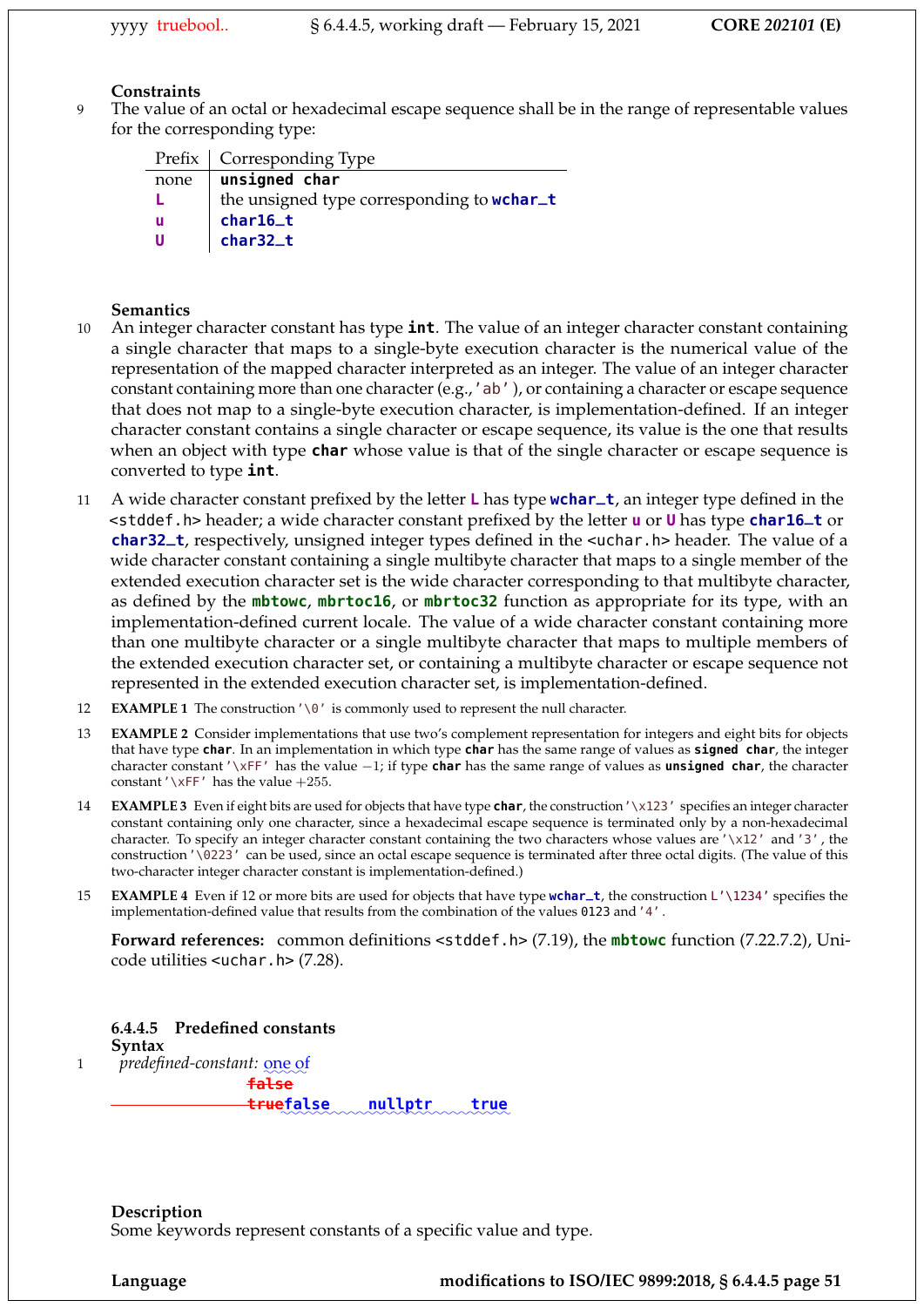## **6.4.4.5.1 The false and true constants**

#### **Description**

1 The keywords **false** and **true** represent constants of type **bool** that are suitable for use as are integer literals. Their values are 0 for **false** and 1 for **true**. 82) When used in preprocessor conditional expressions, the keywords **false** and **true** behave as if replaced with the pp-numbers 0 and 1, respectively.83)

## **6.4.4.5.2 The nullptr constant**

## **Constraints**

- 1 If the nullptr constant appears as the subject expression of a parenthesized expression or as the chosen assignment expression of a generic selection, the corresponding expression is adjusted ✿✿ ✿✿ ✿✿ ✿✿✿✿✿✿✿✿ ✿✿ ✿✿✿✿✿ ✿✿✿✿ ✿✿✿✿ ✿✿✿✿✿✿✿ ✿✿✿ ✿✿✿✿ to **nullptr**; if it appears as both the first and the second operand of an equality operator, the corresponding expression is adjusted to **true** (for ==) or **false** (for !=); if it appears as both the second and third operand of a conditional operator, the corresponding expression is adjusted to <mark>nullptr</mark>.
- $\overline{2}$ After such adjustments, the **nullptr** constant shall only be used as follows: as a null pointer constant when it appears as the operand of a conversion to a pointer type; as the only possible value for a function call argument to a parameter of type nullptr\_t; as a void expression; when used for the determination of a Boolean value or a type in a controlling expression; as an operand of an equality operator, of a conversion to **bool** or of a logical negation.

## **Description**

- 3 The keyword nullptr represents a null pointer constant of type nullptr\_t.
- 4 If a conditional operator is adjusted as in the constraints, it is unspecified if the first operand of the operator is evaluated.
- 5 NOTE The syntactical adjustments ensure that the use of **nullptr** as a null pointer constant can be detected and acted upon ✿✿✿ ✿✿✿✿✿✿✿ ✿✿✿✿✿✿✿✿✿ ✿✿✿✿✿ ✿✿✿ ✿✿✿ ✿✿✿ ✿ ✿✿✿✿✿✿✿ ✿✿ ✿ ✿✿✿ ✿✿✿✿✿ ✿✿✿✿✿✿✿ ✿✿ ✿✿ ✿✿✿✿✿✿✿ ✿✿✿ ✿✿✿✿ ✿✿✿✿ during translation time. The constraints prohibit the use of nullptr as an operand of any arithmetic operation, relational comparison, initialization, assignment or as an argument to a function parameter for which no prototype is visible.

# Forward references: the nullptr\_t type (7.19.1)

6 **EXAMPLE**

| (x ? nullptr : nullptr); valid, adjusted to nullptr, x may be evaluated            |
|------------------------------------------------------------------------------------|
| double * a = nullptr;<br>mplicit conversion to <b>double*</b> , valid              |
| free(nullptr); manufact conversion to void*, useless, but valid                    |
| printf("%p\n", nullptr); encoded invalid, use of <b>nullptr</b> without conversion |
| printf("%p\n", (void*)nullptr); // valid, explicit conversion to void*             |

# **6.4.5 String literals**

## **Syntax**

1 *string-literal:*

*encoding-prefix*opt " *s-char-sequence*opt "

**modifications to ISO/IEC 9899:2018, § 6.4.5 page 52 Language**

<sup>82)</sup>When used in arithmetic expressions after translation phase 4 the values of the keywords are promoted to type **int**. 83)Therefore, arithmetic with **false** and **true** in translation phase 4 presents results that are generally consistent with later translation phases.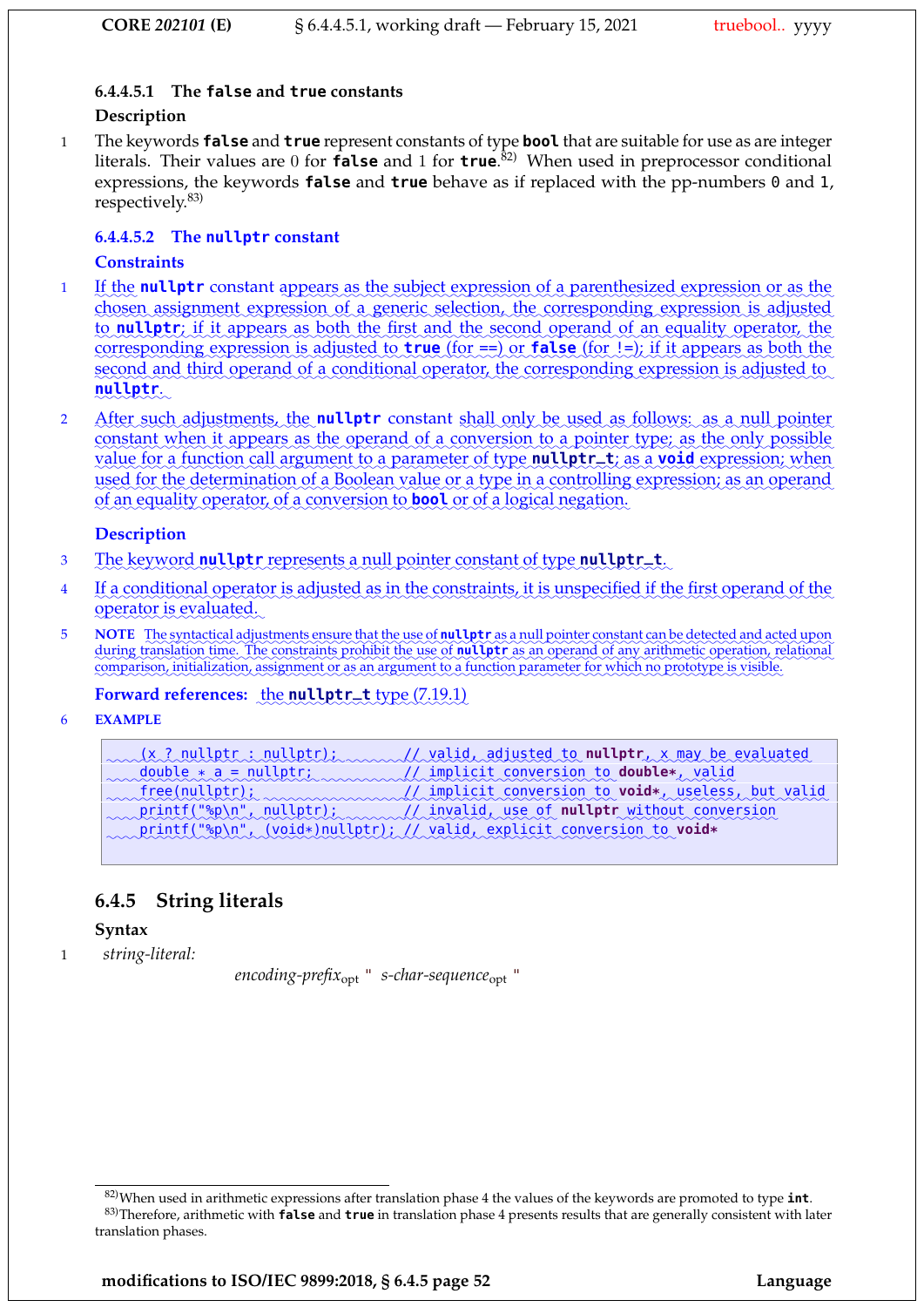- 4 For the purposes of these operators, a pointer to an object that is not an element of an array behaves the same as a pointer to the first element of an array of length one with the type of the object as its element type.
- 5 When two pointers are compared, the result depends on the relative locations in the address space of the objects pointed to. If two pointers to object types both point to the same object, or both point one past the last element of the same array object, they compare equal. If the objects pointed to are members of the same aggregate object, pointers to structure members declared later compare greater than pointers to members declared earlier in the structure, and pointers to array elements with larger subscript values compare greater than pointers to elements of the same array with lower subscript values. All pointers to members of the same union object compare equal. If the expression P points to an element of an array object and the expression Q points to the last element of the same array object, the pointer expression Q+1 compares greater than P. In all other cases, the behavior is undefined.
- 6 Each of the operators < (less than), > (greater than), <= (less than or equal to), and >= (greater than or equal to) shall yield 1 if the specified relation is true and 0 if it is false.<sup>115)</sup> The result has type **int**.

# **6.5.9 Equality operators**

## **Syntax**

1 *equality-expression:*

*relational-expression equality-expression* **==** *relational-expression equality-expression* **!=** *relational-expression*

## **Constraints**

- 2 One of the following shall hold:
	- both operands have arithmetic type;
	- <u>both operands are **nullptr**;</u>
	- both operands are pointers to qualified or unqualified versions of compatible types;
	- one operand is a pointer to an object type and the other is a pointer to a qualified or unqualified version of **void**; or
	- one operand is a pointer and the other is a null pointer constant.

## **Semantics**

- 3 The == (equal to) and != (not equal to) operators are analogous to the relational operators except for their lower precedence.<sup>116)</sup> Each of the operators yields 1 if the specified relation is true and 0 if it is false. The result has type **int**. For any pair of operands, exactly one of the relations is true.
- 4 If both of the operands have arithmetic type, the usual arithmetic conversions are performed. Values of complex types are equal if and only if both their real parts are equal and also their imaginary parts are equal. Any two values of arithmetic types from different type domains are equal if and only if the results of their conversions to the (complex) result type determined by the usual arithmetic conversions are equal.
- 5 If both operands are **nullptr** the expression is adjusted to **true** (for ==) or **false** (for !=),  $\frac{\sec 6.4.4.5.2}{2}$
- 6 Otherwise, at least one operand is a pointer. If one operand is a pointer and the other is a null pointer constant, the null pointer constant is converted to the type of the pointer. If one operand is a

<sup>&</sup>lt;sup>115)</sup>The expression a<br/>sls not interpreted as in ordinary mathematics. As the syntax indicates, it means (a<br/>sls) <c; in other words, "if a is less than b, compare 1 to c; otherwise, compare 0 to c".

<sup>&</sup>lt;sup>116</sup>)Because of the precedences,  $a < b$  == c<d is 1 whenever  $a < b$  and c<d have the same truth-value.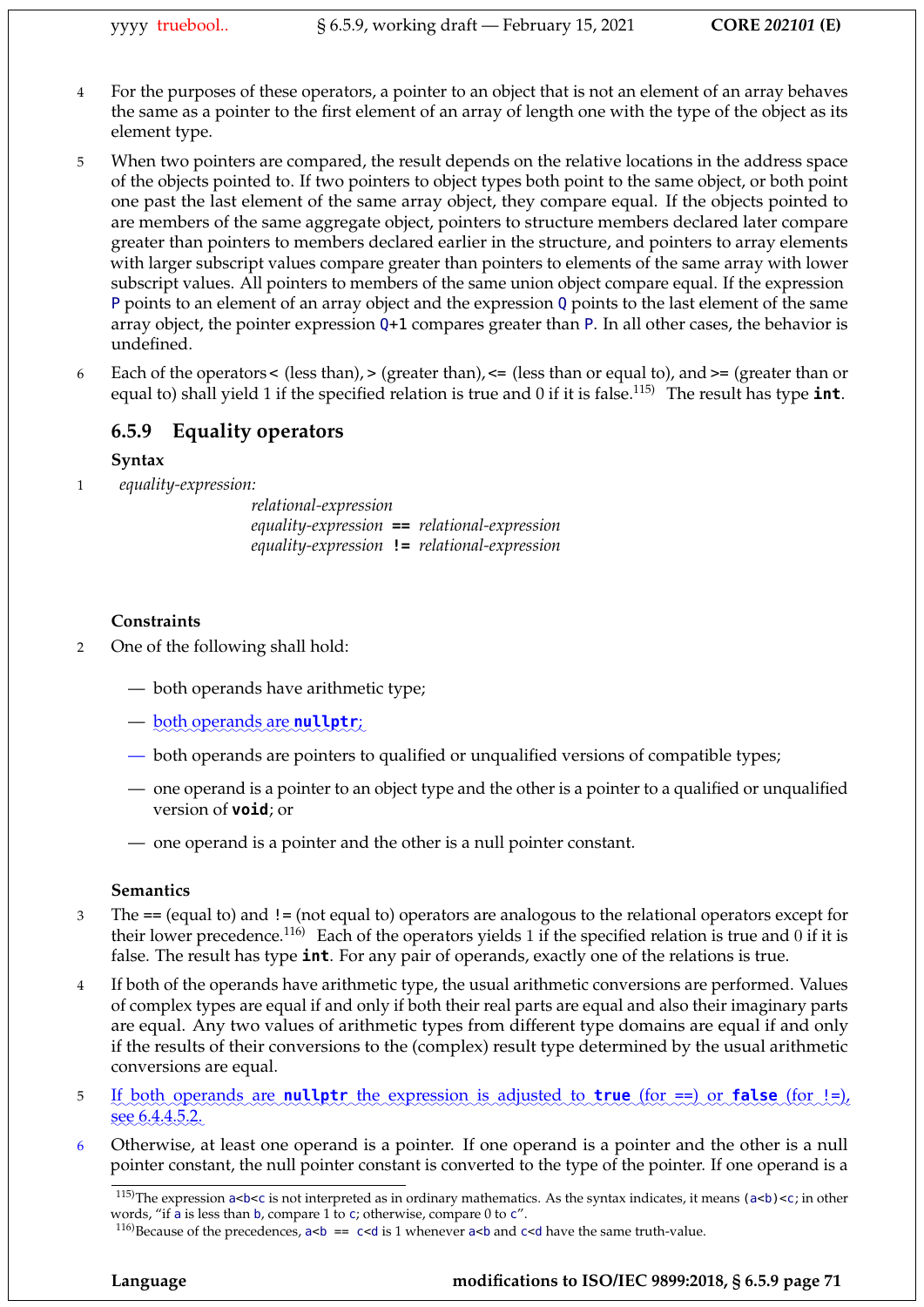- both operands have void type;
- both operands are pointers to qualified or unqualified versions of compatible types;
- <u>both operands are **nullptr**;</u>
- one operand is a pointer and the other is a null pointer constant; or
- one operand is a pointer to an object type and the other is a pointer to a qualified or unqualified version of **void**.

#### **Semantics**

- 4 The first operand is evaluated; there is a sequence point between its evaluation and the evaluation of the second or third operand (whichever is evaluated). The second operand is evaluated only if the first compares unequal to 0; the third operand is evaluated only if the first compares equal to 0; the result is the value of the second or third operand (whichever is evaluated), converted to the type described below.<sup>118)</sup>
- 5 If both the second and third operands have arithmetic type, the result type that would be determined by the usual arithmetic conversions, were they applied to those two operands, is the type of the result. If both the operands have structure or union type, the result has that type. If both operands have void type, the result has void type. $\Box$
- 6 If both the second and third operands are **nullptr**, the expression is adjusted to **nullptr** and it is unspecified if the first operand is evaluated, see 6.4.4.5.2.
- 7 If both the second and third operands are pointers or one is a null pointer constant and the other is a pointer, the result type is a pointer to a type qualified with all the type qualifiers of the types referenced by both operands. Furthermore, if both operands are pointers to compatible types or to differently qualified versions of compatible types, the result type is a pointer to an appropriately qualified version of the composite type; if one operand is a null pointer constant, the result has the type of the other operand; otherwise, one operand is a pointer to **void** or a qualified version of **void**, in which case the result type is a pointer to an appropriately qualified version of **void**.
- 8 **EXAMPLE** The common type that results when the second and third operands are pointers is determined in two independent stages. The appropriate qualifiers, for example, do not depend on whether the two pointers have compatible types.
- 9 Given the declarations

```
const void *c_vp;
void *vp;
const int *c_ip;
volatile int *v_ip;
int *ip;
const char *c_cp;
```
the third column in the following table is the common type that is the result of a conditional expression in which the first two columns are the second and third operands (in either order):

```
c_vp c_ip const void *
v_ip 0 volatile int *
c_ip v_ip const volatile int *
vp c_cp const void *
ip c_ip const int *
vp ip void *
```
## **6.5.16 Assignment operators**

## **Syntax**

1 *assignment-expression:*

*conditional-expression unary-expression assignment-operator assignment-expression*

**modifications to ISO/IEC 9899:2018, § 6.5.16 page 74 Language**

<sup>118)</sup>A conditional expression does not yield an lvalue.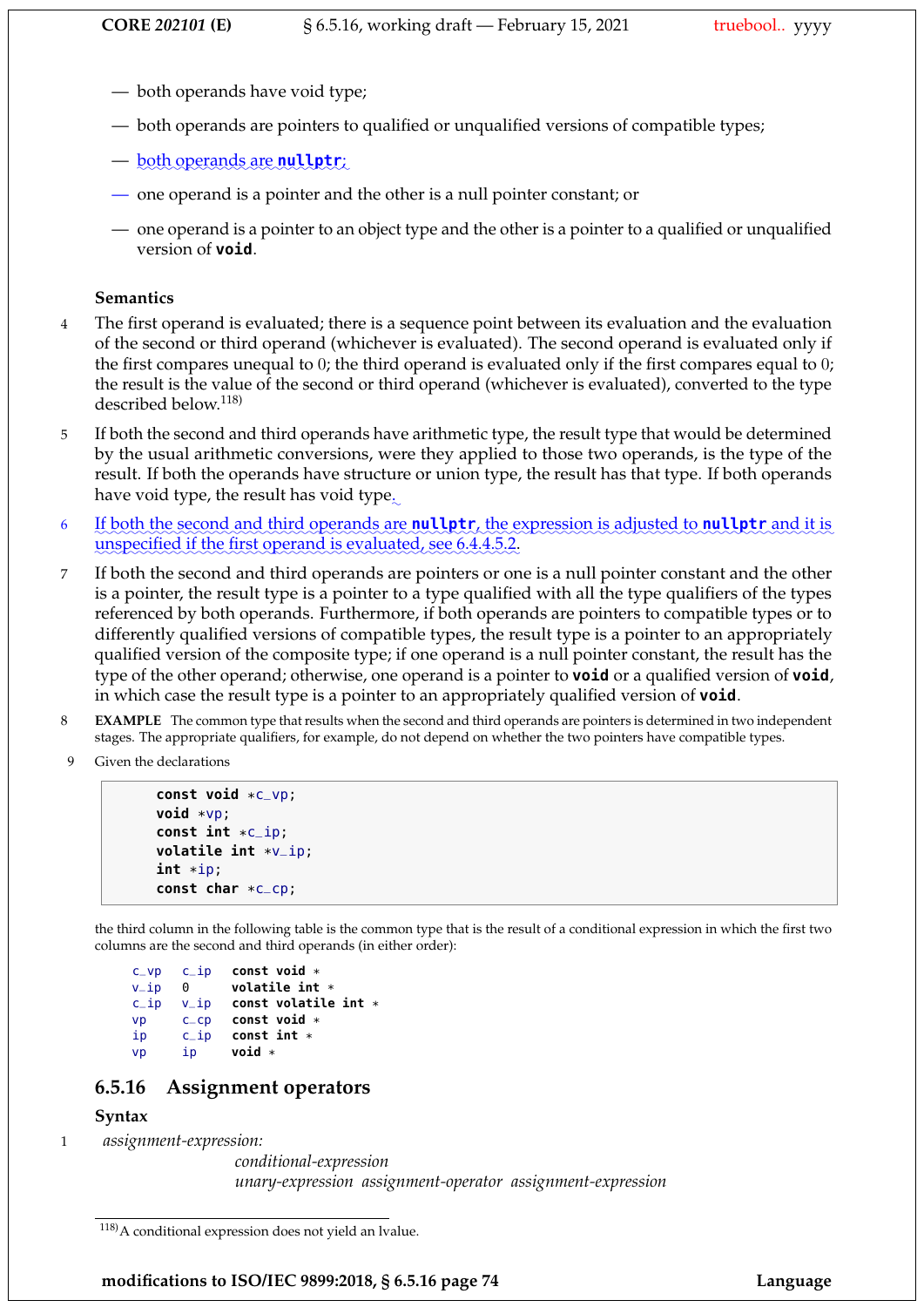**\_\_STDC\_IEC\_559\_\_** The integer constant 1, intended to indicate conformance to the specifications in Annex F (IEC 60559 floating-point arithmetic).

- **\_\_STDC\_IEC\_559\_COMPLEX\_\_** The integer constant 1, intended to indicate adherence to the specifications in Annex G (IEC 60559 compatible complex arithmetic).
- **\_\_STDC\_LIB\_EXT1\_\_** The integer constant 202101L, intended to indicate support for the extensions defined in Annex K (Bounds-checking interfaces). $187$ )
- **\_\_STDC\_NO\_ATOMICS\_\_** The integer constant 1, intended to indicate that the implementation does not support atomic types (including the **\_Atomic** type qualifier) and the <stdatomic.h> header.
- **\_\_STDC\_NO\_COMPLEX\_\_** The integer constant 1, intended to indicate that the implementation does not support complex types or the <complex.h> header.
- **\_\_STDC\_NO\_THREADS\_\_** The integer constant 1, intended to indicate that the implementation does not support the <threads.h> header.

**\_\_STDC\_NO\_VLA\_\_** The integer constant 1, intended to indicate that the implementation does not support variable length arrays or variably modified types.

<sup>2</sup> An implementation that defines **\_\_STDC\_NO\_COMPLEX\_\_** shall not define **\_\_STDC\_IEC\_559\_COMPLEX\_\_**.

#### **6.10.8.4 Optional macros**

1 The keywords

| alignas | bool  | nullptr<br>$\sim$ $\sim$ $\sim$ $\sim$ | thread_local |
|---------|-------|----------------------------------------|--------------|
| alignof | false | static_assert                          | true         |

optionally are also predefined macro names that expand to unspecified tokens.

#### **6.10.9 Pragma operator**

#### **Semantics**

1 A unary operator expression of the form:

**\_Pragma (** *string-literal* **)**

is processed as follows: The string literal is *destringized* by deleting any encoding prefix, deleting the leading and trailing double-quotes, replacing each escape sequence \" by a double-quote, and replacing each escape sequence \\ by a single backslash. The resulting sequence of characters is processed through translation phase 3 to produce preprocessing tokens that are executed as if they were the *pp-tokens* in a pragma directive. The original four preprocessing tokens in the unary operator expression are removed.

2 **EXAMPLE** A directive of the form:

```
#pragma listing on "..\listing.dir"
```
can also be expressed as:

**\_Pragma** ("listing on \"..\\listing.dir\"")

The latter form is processed in the same way whether it appears literally as shown, or results from macro replacement, as in:

```
#define LISTING(x) PRAGMA(listing on #x)
#define PRAGMA(x) _Pragma(#x)
LISTING (..\listing.dir)
```
187)The intention is that this will remain an integer constant of type **long int** that is increased with each revision of this document.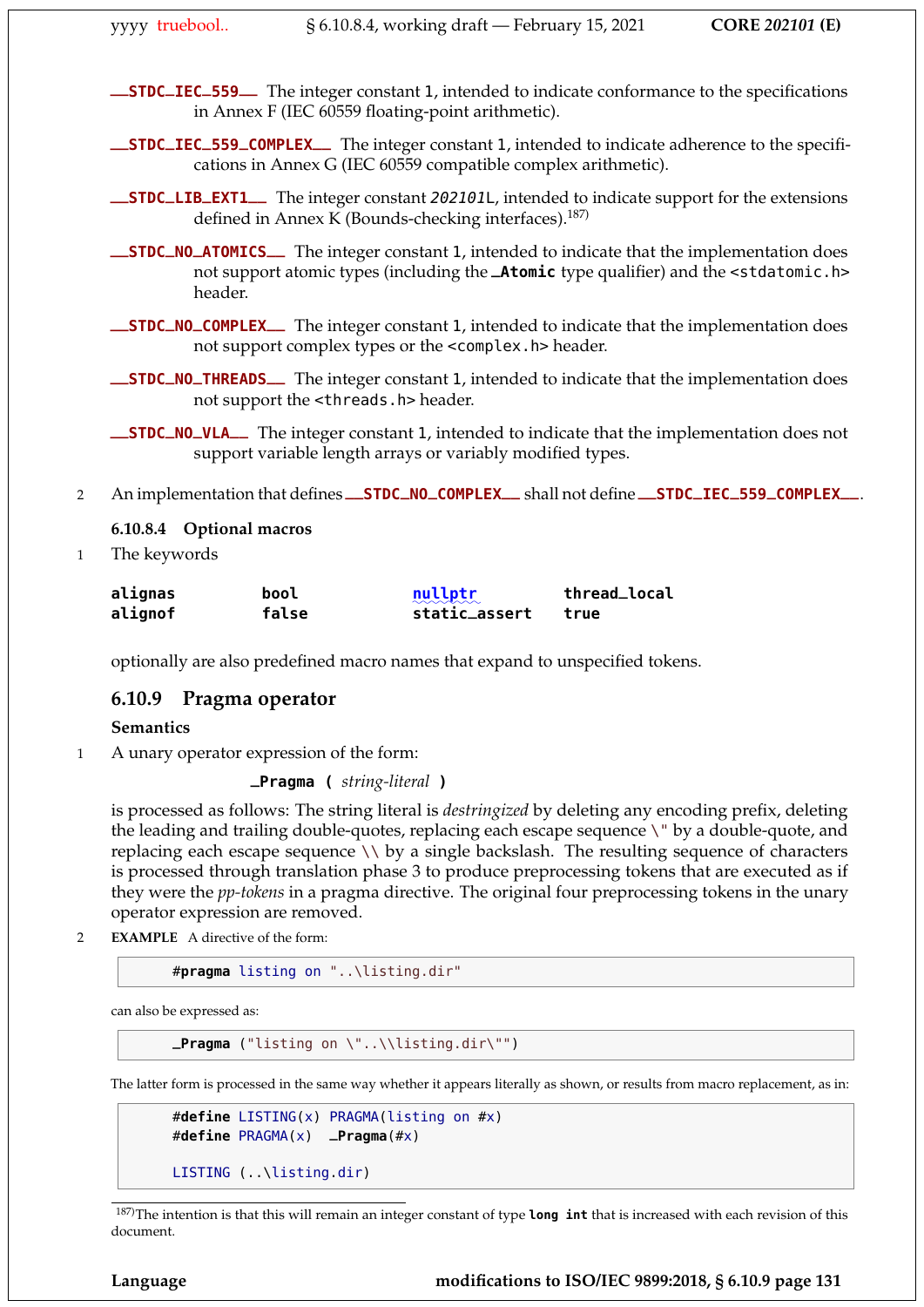# **6.11 Future language directions**

# **6.11.1 Floating types**

1 Future standardization may include additional floating-point types, including those with greater range, precision, or both than **long double**.

# **6.11.2 Linkages of identifiers**

1 Declaring an identifier with internal linkage at file scope without the **static** storage-class specifier is an obsolescent feature.

# **6.11.3 Null pointer constants**

1 The property of integer constant expressions with the value 0, and such expressions cast to type **void**\*, to stand in as a null pointer constant is an obsolescent feature.

# **6.11.4 External names**

1 Restriction of the significance of an external name to fewer than 255 characters (considering each universal character name or extended source character as a single character) is an obsolescent feature that is a concession to existing implementations.

# **6.11.5 Character escape sequences**

1 Lowercase letters as escape sequences are reserved for future standardization. Other characters may be used in extensions.

# **6.11.6 Storage-class specifiers**

1 The placement of a storage-class specifier other than at the beginning of the declaration specifiers in a declaration is an obsolescent feature.

# **6.11.7 Function declarators**

1 The use of function declarators with empty parentheses (not prototype-format parameter type declarators) is an obsolescent feature.

# **6.11.8 Function definitions**

1 The use of function definitions with separate parameter identifier and declaration lists (not prototypeformat parameter type and identifier declarators) is an obsolescent feature.

# **6.11.9 Pragma directives**

1 Pragmas whose first preprocessing token is **STDC** are reserved for future standardization.

# **6.11.10 Predefined macro names**

<sup>1</sup> Macro names beginning with **\_\_STDC\_** are reserved for future standardization.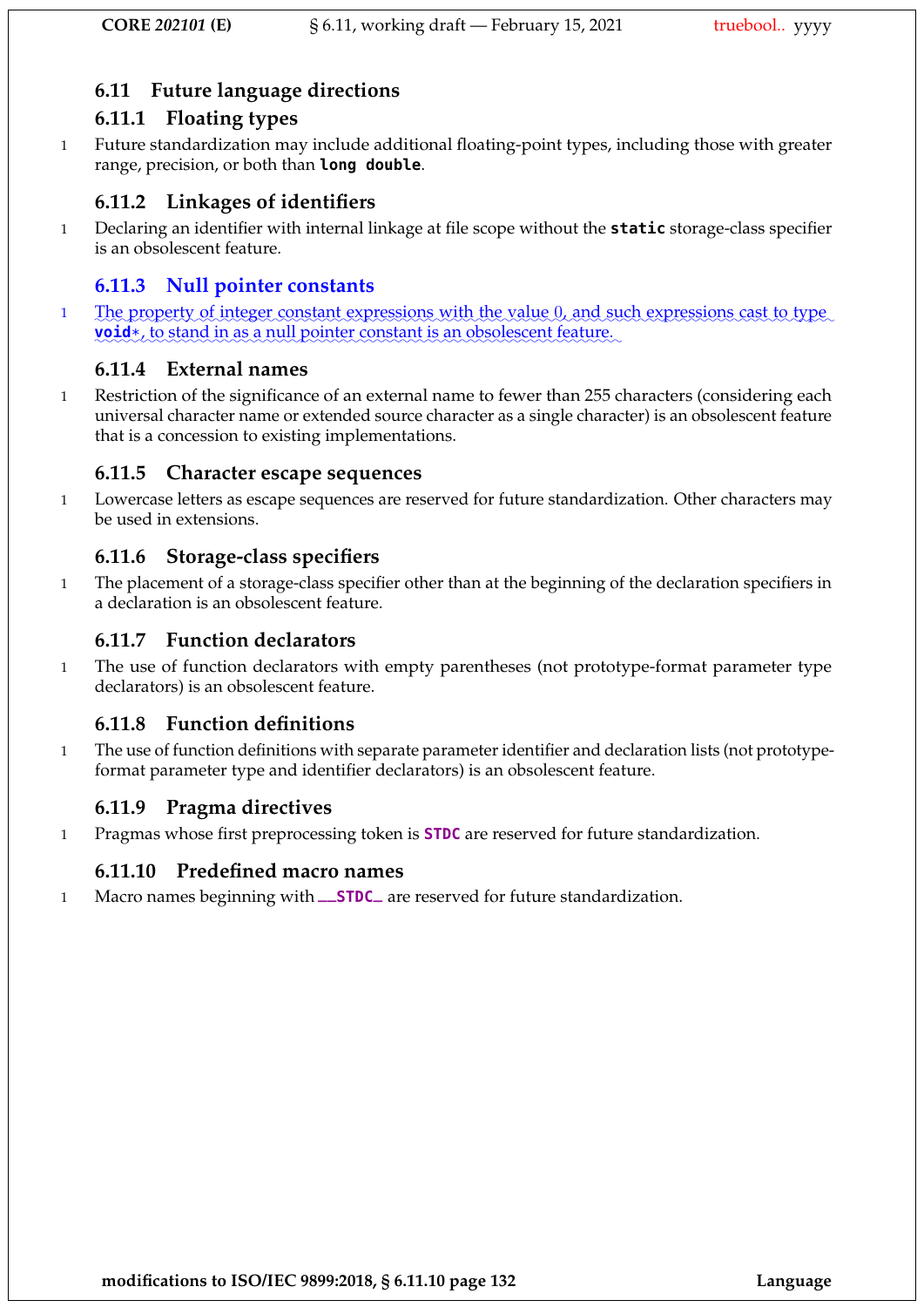# **7.19 Common definitions <stddef.h>**

- 1 The header <stddef.h> defines the following macros and declares the following types. Some are also defined in other headers, as noted in their respective subclauses.
- 2 The types are

**nullptr\_t**

which is the type of the **nullptr** constant, see below;

mmptrdiff\_t

which is the signed integer type of the result of subtracting two pointers;

 $\sim \infty$ size\_t

which is the unsigned integer type of the result of the **sizeof** operator;

max\_align\_t

which is an object type whose alignment is the greatest fundamental alignment; and

wchart

which is an integer type whose range of values can represent distinct codes for all members of the largest extended character set specified among the supported locales; the null character shall have the code value zero. Each member of the basic character set shall have a code value equal to its value when used as the lone character in an integer character constant if an implementation does not define \_\_STDC\_MB\_MIGHT\_NEQ\_WC\_\_\_.

3 The macros are

www.<u>NULL</u>

which expands to an implementation-defined null pointer constant;<sup>269)</sup> and

 $\sim$   $\sim$  offsetof(type, member-designator)

which expands to an integer constant expression that has type **size\_t**, the value of which is the offset in bytes, to the structure member (designated by *member-designator*), from the beginning of its structure (designated by *type*). The type and member designator shall be such that given

**static** type t;

then the expression &(t. *member-designator*) evaluates to an address constant. (If the specified member is a bit-field, the behavior is undefined.)

#### **Recommended practice**

- <sup>4</sup> The types used for **size\_t** and **ptrdiff\_t** should not have an integer conversion rank greater than that of **signed long int** unless the implementation supports objects large enough to make this necessary.
- 5 The macro **NULL** should expand to **nullptr**.

**Library modifications to ISO/IEC 9899:2018, § 7.19 page 213**

<sup>&</sup>lt;sup>269)</sup>The **NULL** macro is an obsolescent feature.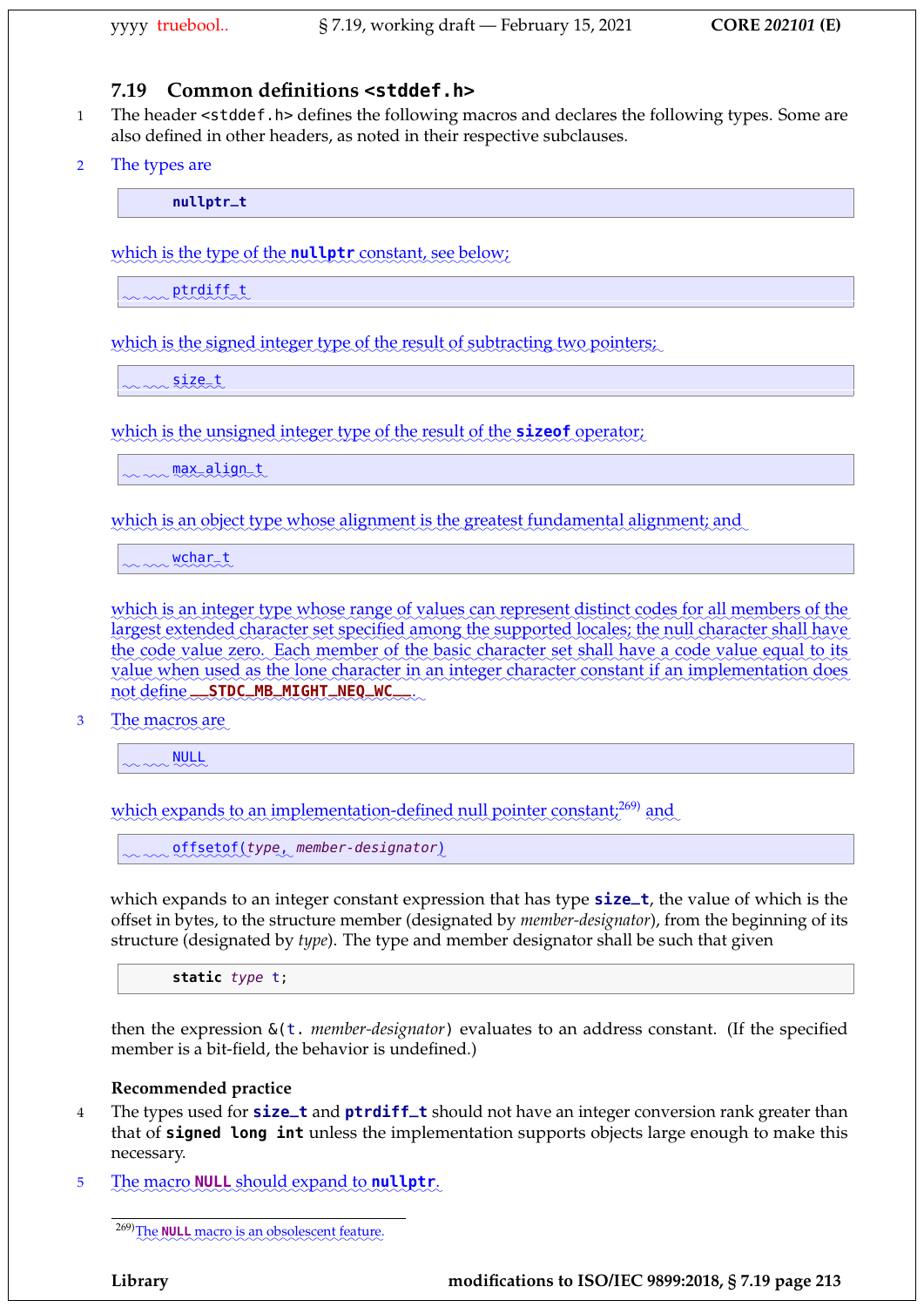# **7.19.1 The nullptr\_t type**

#### **Constraints**

<sup>1</sup> The **nullptr\_t** type shall only be used to declare objects if they are function parameters. Such a parameter with **nullptr\_t** type shall not be subject to lvalue conversion.

#### **Description**

- <sup>2</sup> The **nullptr\_t** type is a complete object type that is not a pointer type itself and that is different from any other object type. It has only a very limited use in contexts where this type is needed to distinguish **nullptr** from other expression types. By the constraints, objects of this type may only occur as parameters, and even as such their particular value (known to be **nullptr**) will never be read.
- 3 **EXAMPLE 1** Consider a function func that receives a pointer parameter that can either be valid or a null pointer to indicate a default choice.

```
// header "func.h"
void func(toto*);
// define a default action
// no parameter name, parameter is never read
inline void func_nullptr(nullptr_t) {
  ...
}
#define func(P) \
   _Generic((P), \
         nullptr_t: func_nullptr, \
         default: func)(P)
----------------------------------------------------------
// one translation unit
#include "func.h"
// emit an external definition
extern void func_nullptr(nullptr_t);
// define the general action
void (func)(toto* p) {
  // p may still have value null
  if (!p) func_nullptr(nullptr); // may only be called with nullptr
  else {
    ...
  }
}
```
Here, a function func\_nullptr is defined that receives a **nullptr\_t** type. The function needs no access to the parameter, since that parameter can only hold one specific value and it may not even be evaluated. A type-generic macro **func** then chooses this function or the general function func. The translation unit that defines func may then emit an external definition of func\_nullptr and also use it within the definition for the case that func receives a parameter value that is null without being recognized as such at translation time of the call.

#### 4 **EXAMPLE 2**

```
#include "func.h"
...
  func(0); // ok, but uses the general function and may issue a diagnostic
  func(nullptr); // uses default action directly
```
The use of the macro with a null pointer constant of integer type then uses the general function and sets the parameter to null; implementations that chose to diagnose the use of null pointer constants of integer type may do so for this call. In contrast to that, a call that uses **nullptr** as an argument directly resolves to func\_nullptr, may or may not inline the corresponding action, and will not trigger such a diagnosis.

5 **EXAMPLE 3**

**#define func\_strict**(P) \

**modifications to ISO/IEC 9899:2018, § 7.19.1 page 214 Library**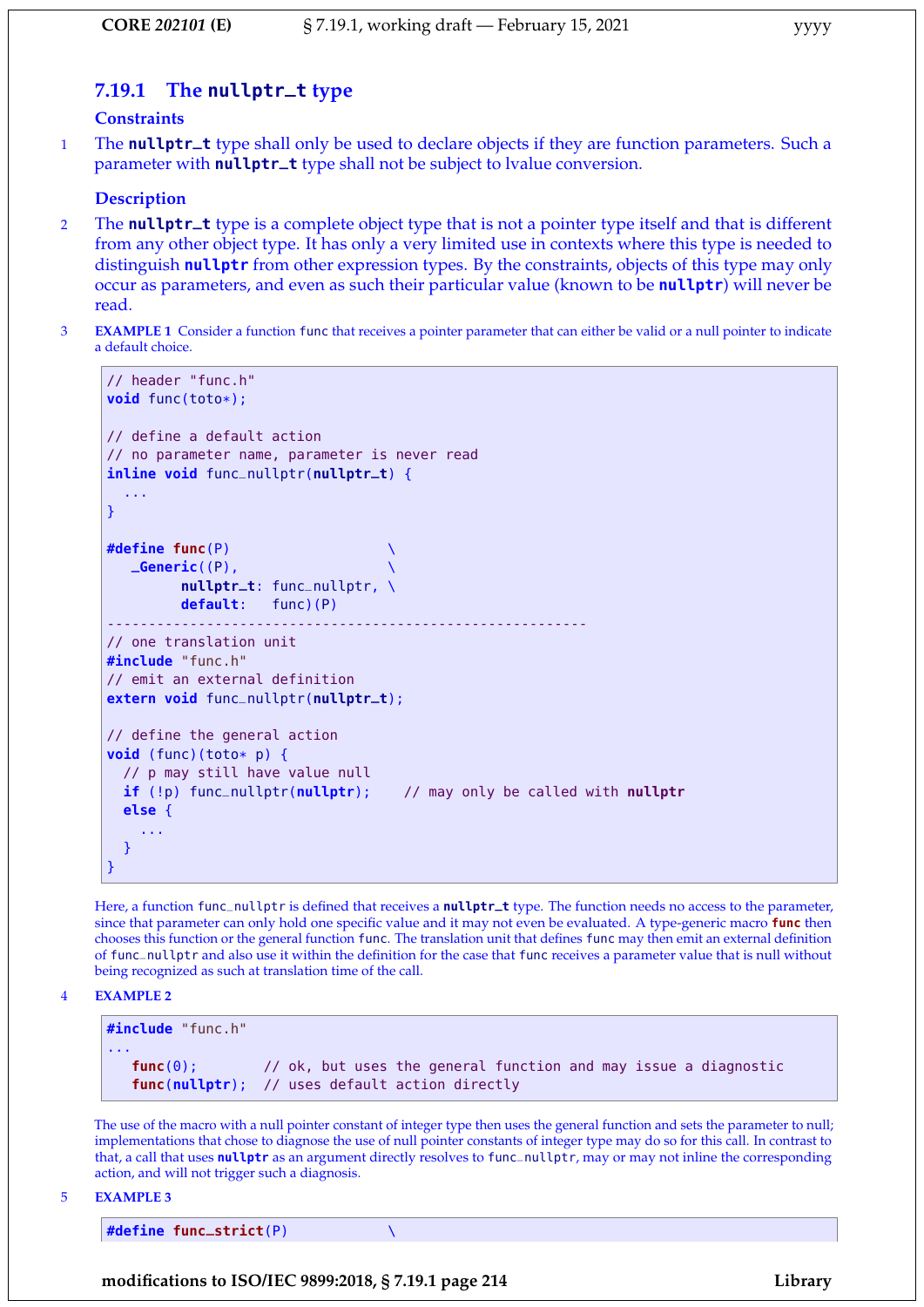```
_Generic((P), \
        nullptr_t: func_nullptr, \
        toto*: func)(P)
...
  func_strict(0); // invalid, int not a valid choice, constraint violation
  func_strict(nullptr); // uses default action directly
```
The emission of a diagnosis can be forced by restricting the admissible type as shown in the definition of **func\_strict.**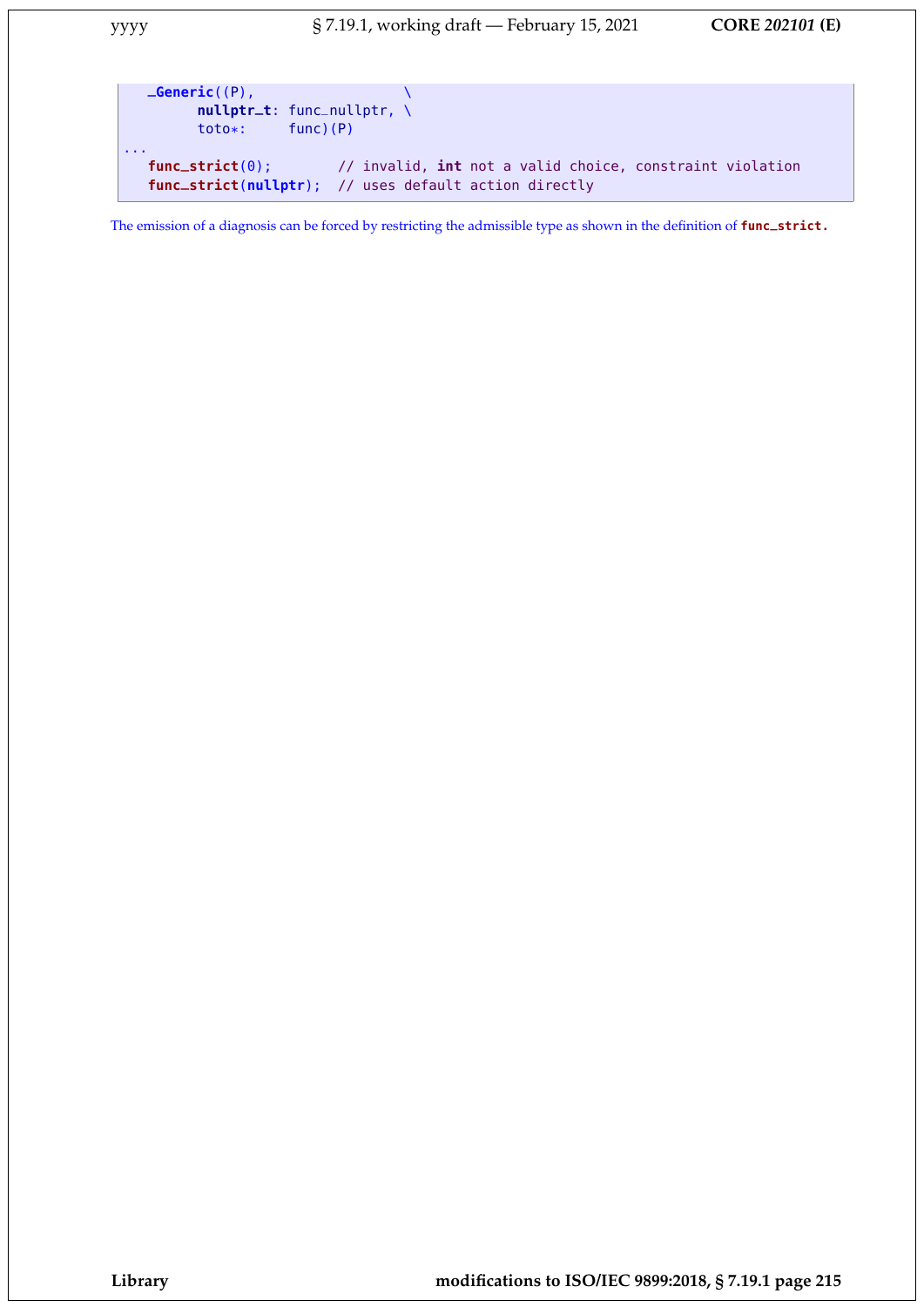# **7.31 Future library directions**

1 The following names are grouped under individual headers for convenience. All external names described below are reserved no matter what headers are included by the program.

# **7.31.1 Complex arithmetic <complex.h>**

1 The function names

| cerf  | cexpm1 | clog <sub>2</sub> |
|-------|--------|-------------------|
| cerfc | clog10 | clgamma           |
| cexp2 | clog1p | ctgamma           |

and the same names suffixed with **f** or **l** may be added to the declarations in the <complex.h> header.

# **7.31.2 Character handling <ctype.h>**

1 Function names that begin with either **is** or **to**, and a lowercase letter may be added to the declarations in the <ctype.h> header.

# **7.31.3 Errors <errno.h>**

1 Macros that begin with **E** and a digit or **E** and an uppercase letter may be added to the macros defined in the **serrno**.h> header.

# **7.31.4 Floating-point environment <fenv.h>**

<sup>1</sup> Macros that begin with **FE\_** and an uppercase letter may be added to the macros defined in the <fenv.h> header.

# **7.31.5 Format conversion of integer types <inttypes.h>**

1 Macros that begin with either **PRI** or **SCN**, and either a lowercase letter or X may be added to the macros defined in the <inttypes.h> header.

# **7.31.6 Localization <locale.h>**

<sup>1</sup> Macros that begin with **LC\_** and an uppercase letter may be added to the macros defined in the <locale.h> header.

# **7.31.7 Signal handling <signal.h>**

<sup>1</sup> Macros that begin with either **SIG** and an uppercase letter or **SIG\_** and an uppercase letter may be added to the macros defined in the <signal.h> header.

# **7.31.8 Alignment <stdalign.h>**

<sup>1</sup> The header <stdalign.h> together with its defined macros **\_\_alignas\_is\_defined** and **\_\_alignas\_is\_defined** is an obsolescent feature.

# **7.31.9 Atomics <stdatomic.h>**

- <sup>1</sup> Macros that begin with **ATOMIC\_** and an uppercase letter may be added to the macros defined in the <stdatomic.h> header. Typedef names that begin with either **atomic\_** or **memory\_**, and a lowercase letter may be added to the declarations in the <stdatomic.h> header. Enumeration constants that begin with **memory\_order\_** and a lowercase letter may be added to the definition of the **memory\_order** type in the <stdatomic.h> header. Function names that begin with **atomic\_** and a lowercase letter may be added to the declarations in the <stdatomic.h> header.
- <sup>2</sup> The macro **ATOMIC\_VAR\_INIT** is an obsolescent feature.

# **7.31.10 Common definitions <stddef.h>**

1 The macro **NULL** is an obsolescent feature.